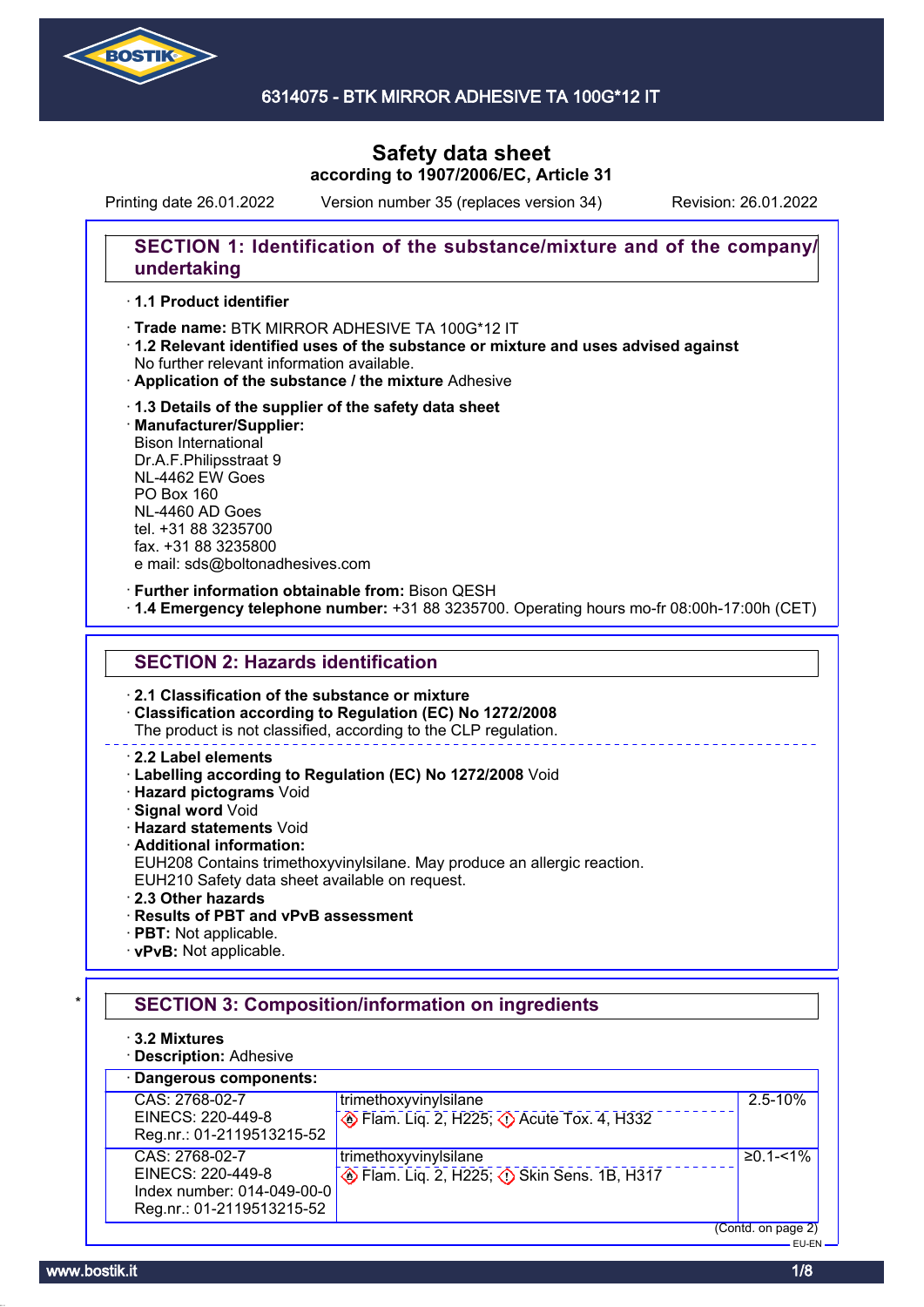

# **Safety data sheet according to 1907/2006/EC, Article 31**

Printing date 26.01.2022 Version number 35 (replaces version 34) Revision: 26.01.2022

(Contd. of page 1)

### **Trade name: BTK MIRROR ADHESIVE TA 100G\*12 IT**

· **Additional information:** For the wording of the listed hazard phrases refer to section 16.

### **SECTION 4: First aid measures**

- · **4.1 Description of first aid measures**
- · **General information:** No special measures required.
- · **After inhalation:**

Supply fresh air; consult doctor in case of complaints.

- No special measures required.
- · **After skin contact:** Generally the product does not irritate the skin.
- · **After eye contact:** Rinse opened eye for several minutes under running water.
- · **After swallowing:** If symptoms persist consult doctor.
- · **4.2 Most important symptoms and effects, both acute and delayed** No further relevant information available.
- · **4.3 Indication of any immediate medical attention and special treatment needed** No further relevant information available.

### **SECTION 5: Firefighting measures**

- · **5.1 Extinguishing media**
- · **Suitable extinguishing agents:** Use fire extinguishing methods suitable to surrounding conditions.
- · **5.2 Special hazards arising from the substance or mixture**
- No further relevant information available.
- · **5.3 Advice for firefighters**
- · **Protective equipment:** No special measures required.

## **SECTION 6: Accidental release measures**

- · **6.1 Personal precautions, protective equipment and emergency procedures** Not required.
- · **6.2 Environmental precautions:** Do not allow to enter sewers/ surface or ground water.
- · **6.3 Methods and material for containment and cleaning up:**

Send for recovery or disposal in suitable receptacles.

Absorb with liquid-binding material (sand, diatomite, acid binders, universal binders, sawdust).

- · **6.4 Reference to other sections**
- No dangerous substances are released.

See Section 7 for information on safe handling.

See Section 8 for information on personal protection equipment.

See Section 13 for disposal information.

## **SECTION 7: Handling and storage**

- · **7.1 Precautions for safe handling** No special precautions are necessary if used correctly. · **Information about fire - and explosion protection:** No special measures required.
- · **7.2 Conditions for safe storage, including any incompatibilities**
- · **Storage:**

· **Requirements to be met by storerooms and receptacles:** No special requirements.

· **Information about storage in one common storage facility:** Not required.

(Contd. on page 3) EU-EN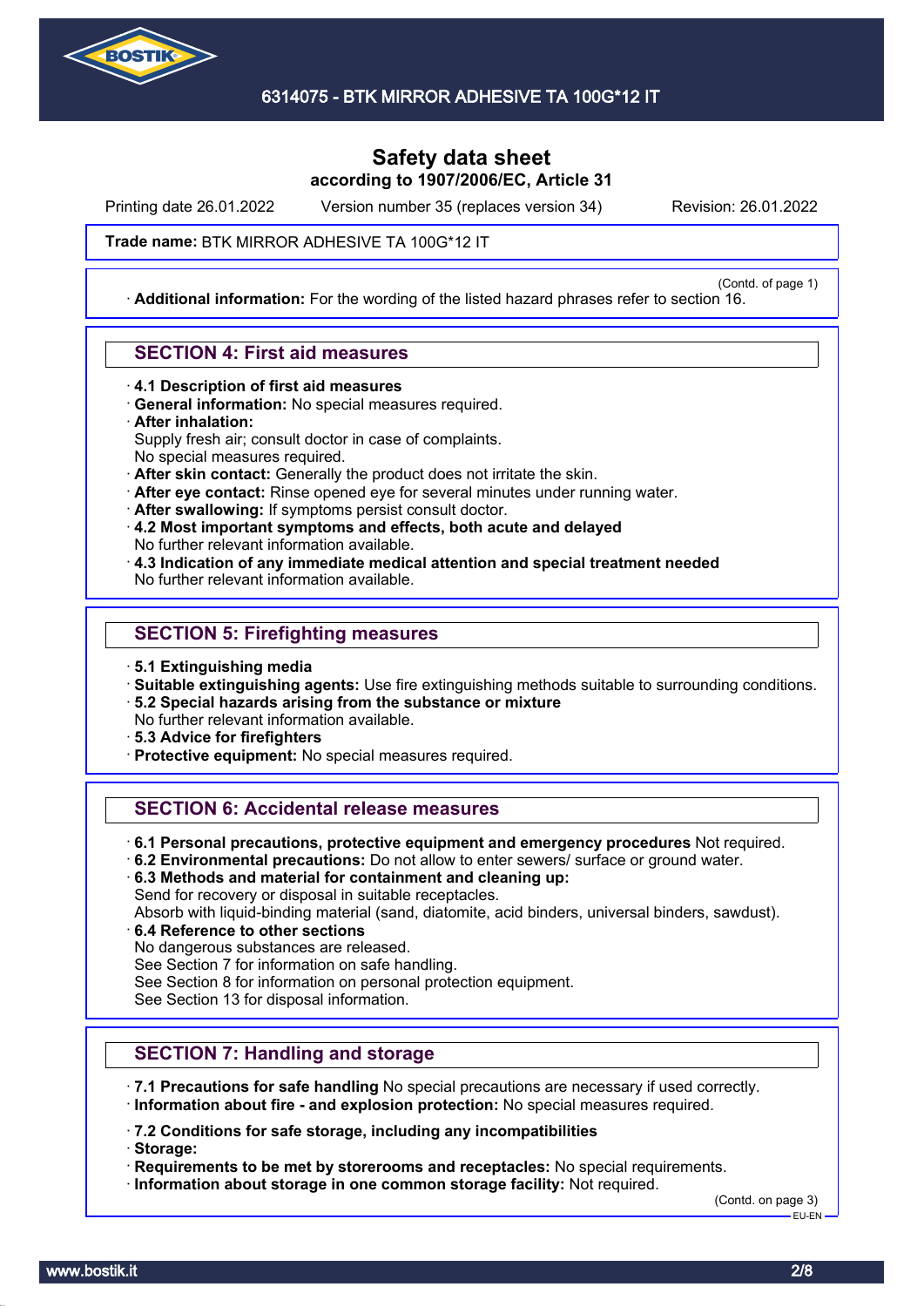

Printing date 26.01.2022 Version number 35 (replaces version 34) Revision: 26.01.2022

(Contd. of page 2)

### **Trade name: BTK MIRROR ADHESIVE TA 100G\*12 IT**

- · **Further information about storage conditions:** None.
- · **Storage class:** 12
- · **7.3 Specific end use(s)** No further relevant information available.

## **SECTION 8: Exposure controls/personal protection**

#### · **8.1 Control parameters**

- · **Ingredients with limit values that require monitoring at the workplace:**
- The product does not contain any relevant quantities of materials with critical values that have to be monitored at the workplace.
- · **Additional information:** The lists valid during the making were used as basis.
- · **8.2 Exposure controls**
- · **Appropriate engineering controls** No further data; see item 7.
- · **Individual protection measures, such as personal protective equipment**
- · **General protective and hygienic measures:**
- The usual precautionary measures are to be adhered to when handling chemicals. Wash hands before breaks and at the end of work.
- · **Respiratory protection:** Not required.
- · **Hand protection**

The glove material has to be impermeable and resistant to the product/ the substance/ the preparation.

Selection of the glove material on consideration of the penetration times, rates of diffusion and the degradation

· **Material of gloves**

Recommended thickness of the material: > 0,12 mm

- Nitrile rubber, NBR
- · **Penetration time of glove material**

For the mixture of chemicals mentioned below the penetration time has to be at least 10 minutes (Permeation according to EN 374 Part 3: Level 1).

**Eye/face protection** Goggles recommended during refilling

| 9.1 Information on basic physical and chemical properties |                              |
|-----------------------------------------------------------|------------------------------|
| <b>General Information</b>                                |                              |
| · Physical state                                          | Fluid                        |
| · Colour:                                                 | White                        |
| · Odour:                                                  | Recognisable                 |
| Odour threshold:                                          | Not determined.              |
| · Melting point/freezing point:                           | Undetermined.                |
| · Boiling point or initial boiling point and              |                              |
| boiling range                                             | Undetermined.                |
| · Flammability                                            | Not applicable.              |
| · Lower and upper explosion limit                         |                              |
| · Lower:                                                  | Not determined.              |
| $\cdot$ Upper:                                            | Not determined.              |
| · Flash point:                                            | Not applicable.              |
| · Auto-ignition temperature:                              | Product is not selfigniting. |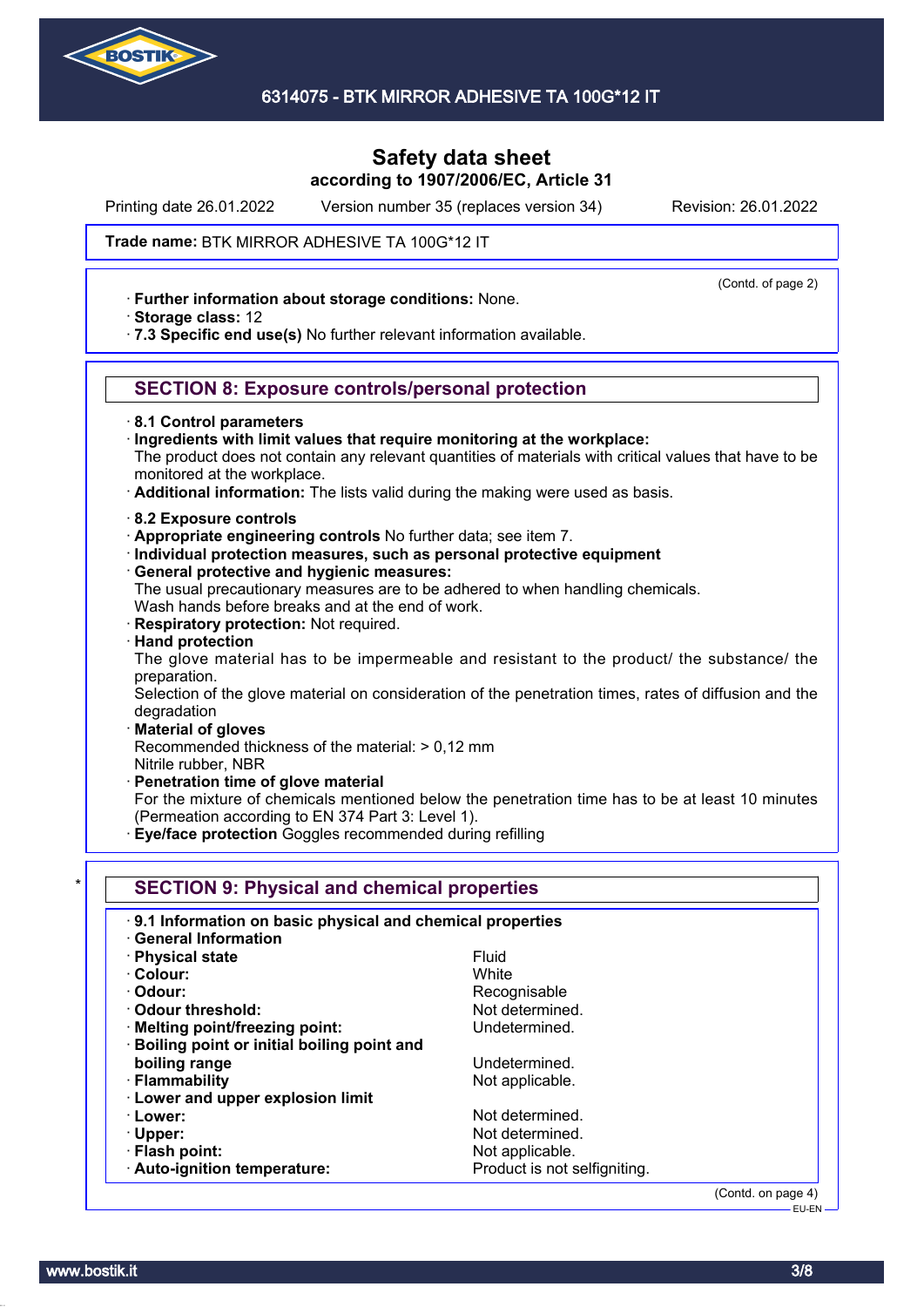

Printing date 26.01.2022 Version number 35 (replaces version 34) Revision: 26.01.2022

#### **Trade name: BTK MIRROR ADHESIVE TA 100G\*12 IT**

|                                                 | (Contd. of page 3)                                 |
|-------------------------------------------------|----------------------------------------------------|
| · Decomposition temperature:                    | Not determined.                                    |
| ∙ pH                                            | Not determined.                                    |
| · Viscosity:                                    |                                                    |
| <b>Kinematic viscosity</b>                      | Not determined.                                    |
| Dynamic:                                        | Not determined.                                    |
| · Solubility                                    |                                                    |
| $\cdot$ water:                                  | Not miscible or difficult to mix.                  |
| · Partition coefficient n-octanol/water (log    |                                                    |
| value)                                          | Not determined.                                    |
| · Vapour pressure:                              | Not determined.                                    |
| · Density and/or relative density               |                                                    |
| · Density at 20 °C:                             | ~1.904 $g/cm^{3}$                                  |
| · Relative density                              | Not determined.                                    |
| · Vapour density                                | Not determined.                                    |
|                                                 |                                                    |
| · 9.2 Other information                         | All relevant physical data were determined for the |
|                                                 | mixture. All non-determined data are not           |
|                                                 | measurable or not relevant for the                 |
|                                                 | characterization of the mixture.                   |
| · Appearance:                                   |                                                    |
| $\cdot$ Form:                                   | Pasty                                              |
| · Important information on protection of health |                                                    |
| and environment, and on safety.                 |                                                    |
| · Explosive properties:                         | Product does not present an explosion hazard.      |
| · Solvent content:                              |                                                    |
| Organic solvents:                               | 0.0%                                               |
| · Solids content:                               | 76.8%                                              |
| Change in condition                             |                                                    |
| <b>Evaporation rate</b>                         | Not determined.                                    |
|                                                 |                                                    |
|                                                 |                                                    |
| · Information with regard to physical hazard    |                                                    |
| classes                                         |                                                    |
| · Explosives                                    | Void                                               |
| · Flammable gases                               | Void                                               |
| · Aerosols                                      | Void                                               |
| · Oxidising gases                               | Void                                               |
| · Gases under pressure                          | Void                                               |
| · Flammable liquids                             | Void                                               |
| · Flammable solids                              | Void                                               |
| Self-reactive substances and mixtures           | Void                                               |
| <b>Pyrophoric liquids</b>                       | Void                                               |
| · Pyrophoric solids                             | Void                                               |
| <b>Self-heating substances and mixtures</b>     | Void                                               |
| · Substances and mixtures, which emit           |                                                    |
| flammable gases in contact with water           | Void                                               |
| · Oxidising liquids                             | Void                                               |
| · Oxidising solids                              | Void                                               |
| · Organic peroxides                             | Void                                               |
| <b>Corrosive to metals</b>                      | Void                                               |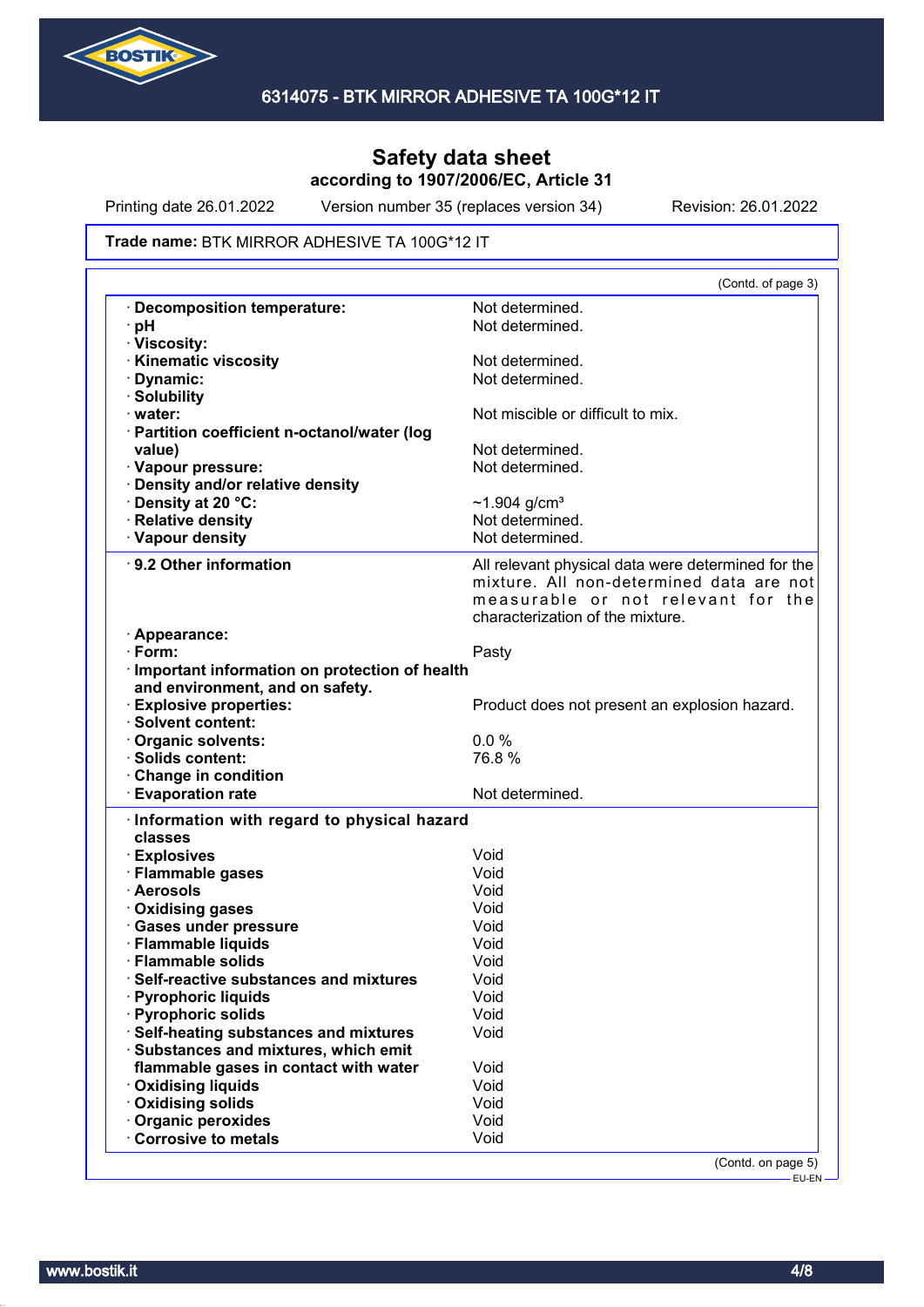

Printing date 26.01.2022 Version number 35 (replaces version 34) Revision: 26.01.2022

### **Trade name: BTK MIRROR ADHESIVE TA 100G\*12 IT**

**Desensitised explosives Void** 

## **SECTION 10: Stability and reactivity**

- · **10.1 Reactivity** No further relevant information available.
- · **10.2 Chemical stability**
- · **Thermal decomposition / conditions to be avoided:**
- No decomposition if used according to specifications.
- · **10.3 Possibility of hazardous reactions** No dangerous reactions known.
- · **10.4 Conditions to avoid** No further relevant information available.
- · **10.5 Incompatible materials:** No further relevant information available.
- · **10.6 Hazardous decomposition products:** No dangerous decomposition products known.

## **SECTION 11: Toxicological information**

· **11.1 Information on hazard classes as defined in Regulation (EC) No 1272/2008**

- · **Acute toxicity** Based on available data, the classification criteria are not met.
- · **Skin corrosion/irritation**

| Component                                                                   | CAS No. | Method | Species | Conclusion |
|-----------------------------------------------------------------------------|---------|--------|---------|------------|
| Vinyltrimethoxysilane 2768-02-7 OECD No. 429 mouse, dermal no sensitisation |         |        |         |            |
| Based on available data, the classification criteria are not met.           |         |        |         |            |

· **Serious eye damage/irritation** Based on available data, the classification criteria are not met.

- · **Respiratory or skin sensitisation** Based on available data, the classification criteria are not met. · **Germ cell mutagenicity**
- Not applicable.

Based on available data, the classification criteria are not met.

- · **Carcinogenicity** Based on available data, the classification criteria are not met.
- · **Reproductive toxicity** Based on available data, the classification criteria are not met.
- · **STOT-single exposure** Based on available data, the classification criteria are not met.
- · **STOT-repeated exposure** Based on available data, the classification criteria are not met.
- · **Aspiration hazard** Based on available data, the classification criteria are not met.
- · **Additional toxicological information:**
- · **Acute effects (acute toxicity, irritation and corrosivity)** Not applicable.
- · **Sensitisation** Not applicable.
- · **Repeated dose toxicity** Not applicable.
- · **11.2 Information on other hazards**
- · **Endocrine disrupting properties**

None of the ingredients is listed.

- **SECTION 12: Ecological information**
- · **12.1 Toxicity**
- · **Aquatic toxicity:** No further relevant information available.
- · **12.2 Persistence and degradability** No further relevant information available.
- · **12.3 Bioaccumulative potential** No further relevant information available.
- · **12.4 Mobility in soil** No further relevant information available.

(Contd. on page 6)

EU-EN

(Contd. of page 4)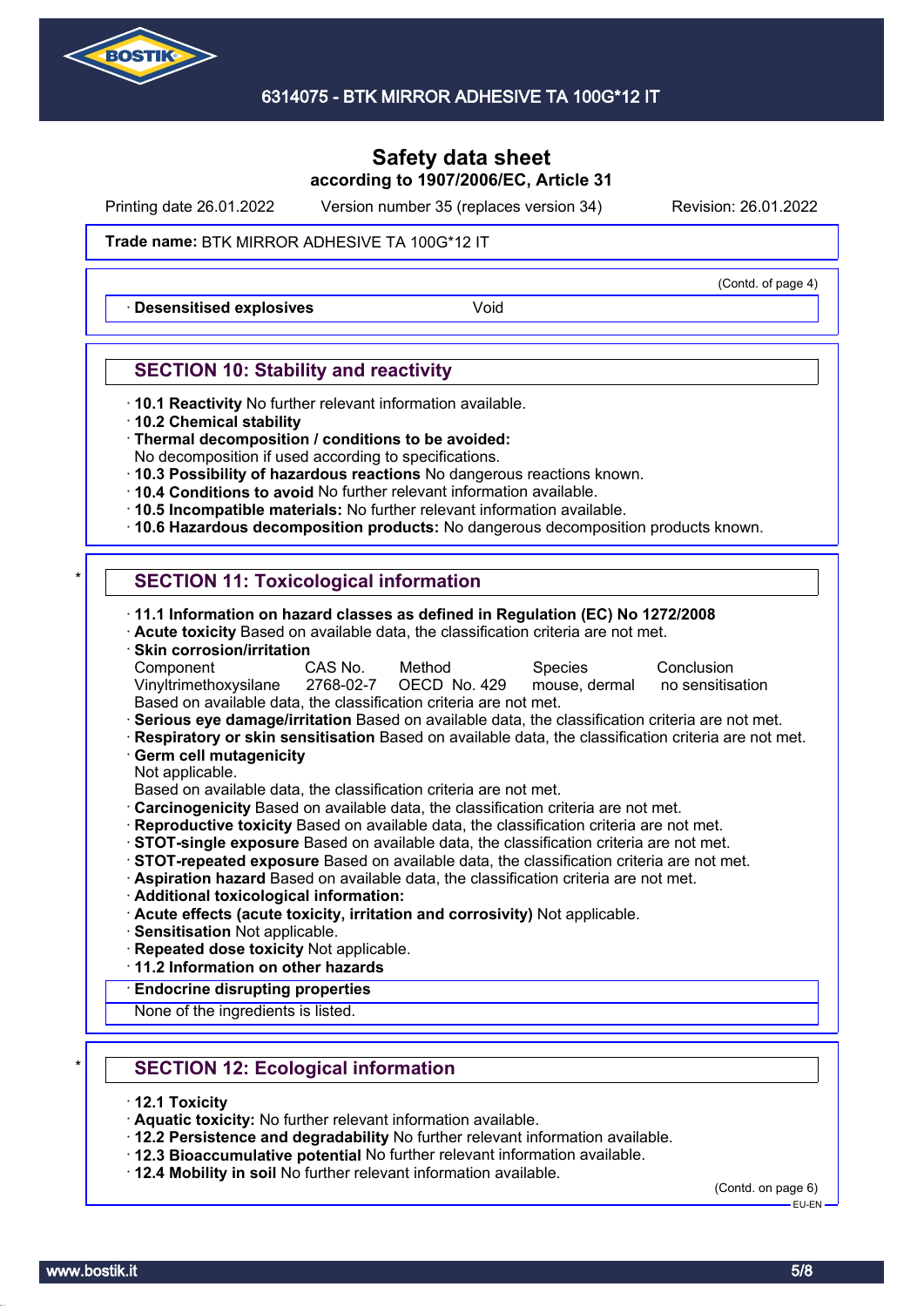

# **Safety data sheet according to 1907/2006/EC, Article 31**

Printing date 26.01.2022 Version number 35 (replaces version 34) Revision: 26.01.2022

(Contd. of page 5)

#### **Trade name: BTK MIRROR ADHESIVE TA 100G\*12 IT**

### · **12.5 Results of PBT and vPvB assessment**

- · **PBT:** Not applicable.
- · **vPvB:** Not applicable.
- · **12.6 Endocrine disrupting properties**

The product does not contain substances with endocrine disrupting properties.

- · **12.7 Other adverse effects**
- · **Additional ecological information:**
- · **General notes:**

Water hazard class 1 (German Regulation) (Self-assessment): slightly hazardous for water Do not allow undiluted product or large quantities of it to reach ground water, water course or sewage system.

## **SECTION 13: Disposal considerations**

#### · **13.1 Waste treatment methods**

· **Recommendation**

Must not be disposed together with household garbage. Do not allow product to reach sewage system.

Disposal must be made according to official regulations.

- · **Uncleaned packaging:**
- · **Recommendation:**

Packagings that may not be cleansed are to be disposed of in the same manner as the product.

| <b>SECTION 14: Transport information</b>                               |                                                         |  |  |  |
|------------------------------------------------------------------------|---------------------------------------------------------|--|--|--|
| 14.1 UN number or ID number<br>· ADR/ADN, IMDG, IATA                   | not regulated                                           |  |  |  |
| $\cdot$ ADN                                                            | not regulated                                           |  |  |  |
| 14.2 UN proper shipping name<br>· ADR/ADN, ADN, IMDG, IATA             | not regulated                                           |  |  |  |
| 14.3 Transport hazard class(es)                                        |                                                         |  |  |  |
| · ADR/ADN, ADN, IMDG, IATA<br>· Class                                  | not regulated                                           |  |  |  |
| 14.4 Packing group<br>· ADR/ADN, IMDG, IATA                            | not regulated                                           |  |  |  |
| 14.5 Environmental hazards:<br>· Marine pollutant:                     | No                                                      |  |  |  |
| 14.6 Special precautions for user                                      | Not applicable.                                         |  |  |  |
| 14.7 Maritime transport in bulk according to<br><b>IMO instruments</b> | Not applicable.                                         |  |  |  |
| · Transport/Additional information:                                    | Not dangerous according to the above<br>specifications. |  |  |  |
|                                                                        | (Contd. on page 7)<br>– EU-EN <del>–</del>              |  |  |  |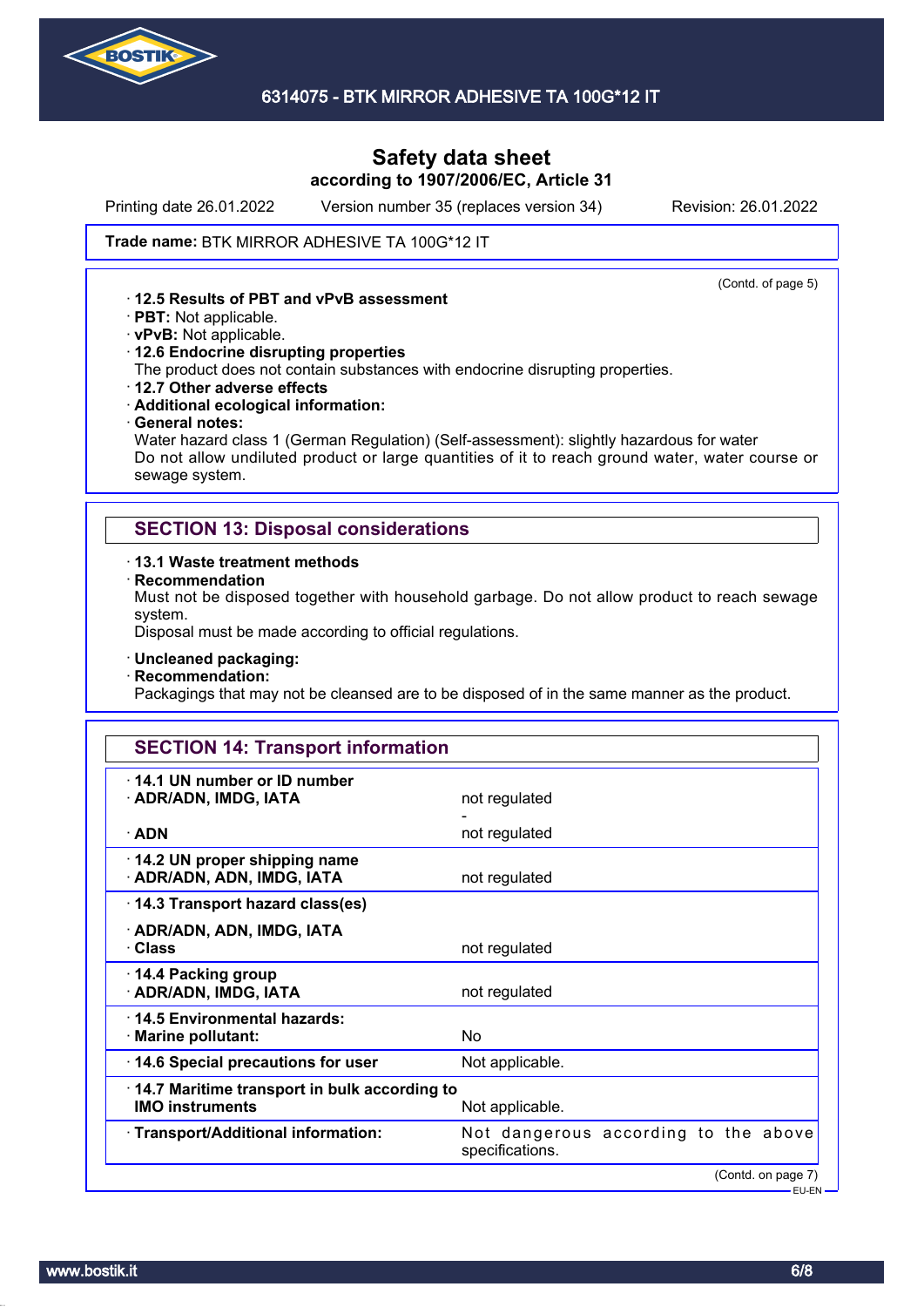

Printing date 26.01.2022 Version number 35 (replaces version 34) Revision: 26.01.2022

#### **Trade name: BTK MIRROR ADHESIVE TA 100G\*12 IT**

(Contd. of page 6)

· **IMDG**

**Remarks:** The Remarks: **Remarks:** Under certain conditions substances in Class 3 (flammable liquids) can be classified in packinggroup III. See IMDG, Part 2, Chapter 2.3, Paragraph 2.3.2.2

· **UN "Model Regulation":** not regulated

## **SECTION 15: Regulatory information**

· **15.1 Safety, health and environmental regulations/legislation specific for the substance or mixture**

· **Directive 2012/18/EU**

· **Named dangerous substances - ANNEX I** None of the ingredients is listed.

· **DIRECTIVE 2011/65/EU on the restriction of the use of certain hazardous substances in electrical and electronic equipment – Annex II**

None of the ingredients is listed.

· **REGULATION (EU) 2019/1148**

· **Annex I - RESTRICTED EXPLOSIVES PRECURSORS (Upper limit value for the purpose of licensing under Article 5(3))**

None of the ingredients is listed.

· **Annex II - REPORTABLE EXPLOSIVES PRECURSORS**

None of the ingredients is listed.

· **Regulation (EC) No 273/2004 on drug precursors**

None of the ingredients is listed.

· **Regulation (EC) No 111/2005 laying down rules for the monitoring of trade between the Community and third countries in drug precursors**

None of the ingredients is listed.

· **15.2 Chemical safety assessment:** A Chemical Safety Assessment has not been carried out.

## **SECTION 16: Other information**

This information is based on our present knowledge. However, this shall not constitute a guarantee for any specific product features and shall not establish a legally valid contractual relationship.

· **Relevant phrases**

H225 Highly flammable liquid and vapour. H317 May cause an allergic skin reaction. H332 Harmful if inhaled.

· **Department issuing SDS:** Bison QESH

· **Contact:** Reach coordinator

· **Date of previous version:** 30.07.2021

- · **Version number of previous version:** 34
- · **Abbreviations and acronyms:**

ADR: Accord relatif au transport international des marchandises dangereuses par route (European Agreement Concerning the International Carriage of Dangerous Goods by Road)

(Contd. on page 8) EU-EN